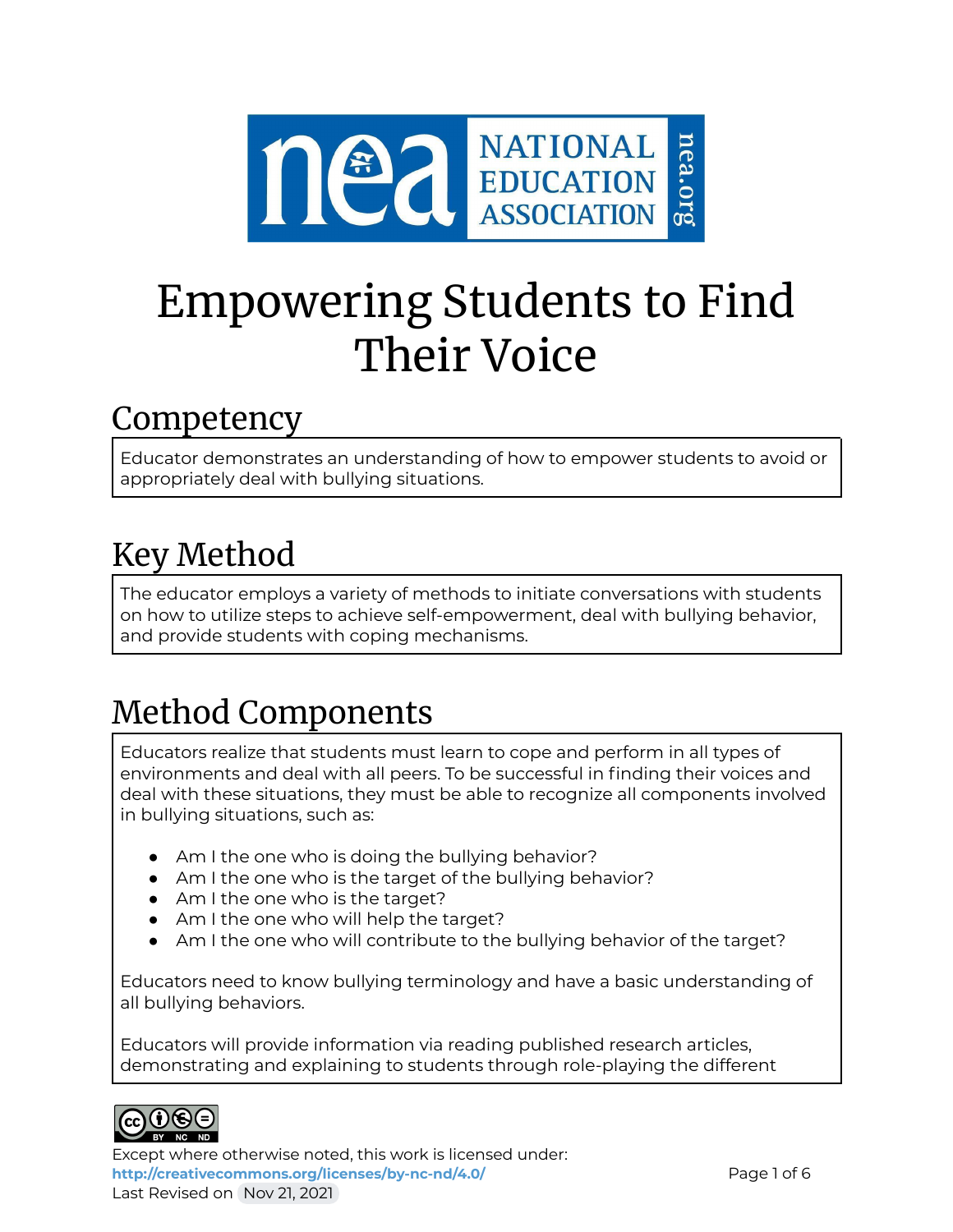reactions to behaviors in bullying situations, watching videos which exhibit different roles by the students, and recognizing the role of the educator and participants.

### Supporting Rationale and Research

Cornell, Dewey, and Susan P. Limber. "Law and policy on the concept of bullying at school." American Psychologist 70.4 (2015): 333-43. Web. <https://www.apa.org/pubs/journals/releases/amp-a0038558.pdf>

Rigby, K. and Slee, P.T (2008) Interventions to reduce bullying, International Journal of Adolescent Medicine and Health, 20, 165-83 [http://www.bullyingawarenessweek.org/pdf/Bullying\\_Prevention\\_Strategies\\_in\\_Sch](http://www.bullyingawarenessweek.org/pdf/Bullying_Prevention_Strategies_in_Schools_Ken_Rigby.pdf) [ools\\_Ken\\_Rigby.pdf](http://www.bullyingawarenessweek.org/pdf/Bullying_Prevention_Strategies_in_Schools_Ken_Rigby.pdf)

"U.S. Department of Education Provides Guidance to Help Classroom Teachers Combat Bullying." U.S. Department of Education Provides Guidance to Help Classroom Teachers Combat Bullying | U.S. Department of Education. N.p., 28 Sept. 2012. Web. 13 July 2017.

[https://www.ed.gov/news/press-releases/us-department-education-provides-guida](https://www.ed.gov/news/press-releases/us-department-education-provides-guidance-help-classroom-teachers-combat-bullying) [nce-help-classroom-teachers-combat-bullying](https://www.ed.gov/news/press-releases/us-department-education-provides-guidance-help-classroom-teachers-combat-bullying)

### Resources

Facing Hate and Bias at School [Pledge](https://neaedjustice.org/facing-hate-and-bias/)

Bully [Circle](https://drive.google.com/file/d/0B4-iZkl6hT7KM2NqT1VUbWNGWkE/view)

Images, charts, [diagrams,](https://www.bing.com/images/search?q=Bullying+Circle&id=1B29BFDE034110161E32F295A0623A591F57B8F9&form=IDBQDM&first=1&tsc=ImageBasicHover) posters, the bully circle activities, types of bullying, bulletin board ideas, graphs, examples of [brochures,](https://www.bing.com/images/search?q=Bullying+Circle&id=1B29BFDE034110161E32F295A0623A591F57B8F9&form=IDBQDM&first=1&tsc=ImageBasicHover) etc.

Bullying [Prevention](https://www.prevnet.ca/resources/bullying-prevention-facts-and-tools-for-schools) Factsheets and Tools for Schools (examples of prevention activities, and safe and accepting schools activities)

Stop [Bullying.gov](https://www.stopbullying.gov/bullying/groups) - Diversity, Race and Religion

Videos for Students for use in Artifact 3

What is [Bullying?](https://www.youtube.com/watch?v=pDG1-BCZvTE)

Be an [Upstander](https://www.youtube.com/watch?v=eeqQCyQOCPg)



Except where otherwise noted, this work is licensed under: **<http://creativecommons.org/licenses/by-nc-nd/4.0/>** Page 2 of 6 Last Revised on Nov 21, 2021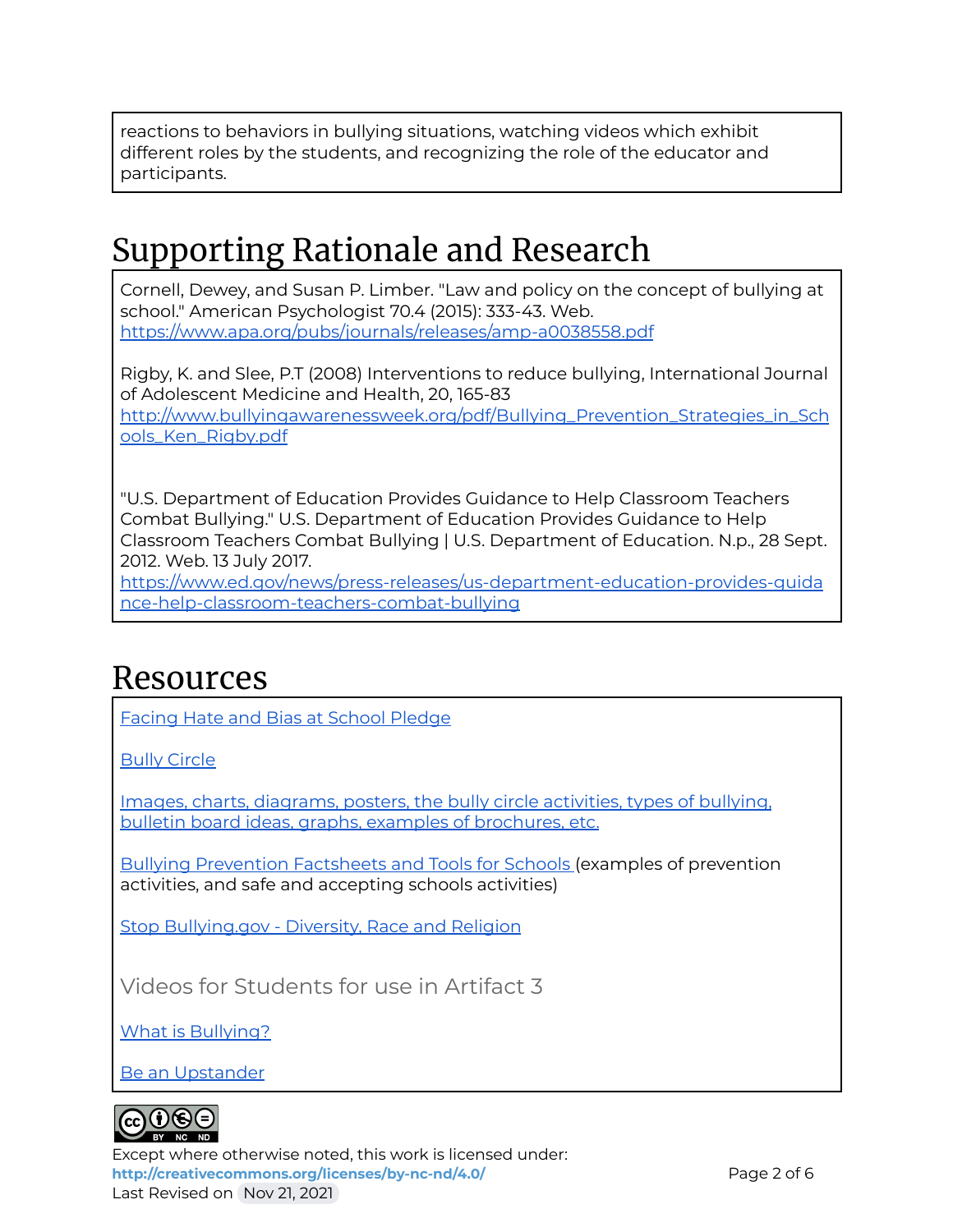Let's talk about [restorative](https://www.youtube.com/watch?v=L2QzPBzLx9Y) practices Part 1

Let's talk about [restorative](https://www.youtube.com/watch?v=dqK9HesW6hQ) practices Part 2

[Restorative](https://www.youtube.com/watch?v=dqK9HesW6hQ) Practices

How to keep [friends](https://www.youtube.com/watch?v=k8e1ARp70ZI)

[Anti-Bullying](https://www.youtube.com/watch?v=0gpMP-qiAGI) Message

Be the [Change](https://www.youtube.com/watch?v=5vAGSSJuE28)

[Anti-Bullying](https://www.youtube.com/watch?v=YyDJafzuUK4) Film

What to do about [Bullying](https://www.youtube.com/watch?v=5l6mDwanphM)

**Stop [Bullying!](https://www.youtube.com/watch?v=__C7sd_UDU0)** 

Stop Bullying Webisodes from Stop [Bullying.gov](https://www.youtube.com/watch?v=5nS1bqIlblU)

[Speak](https://www.youtube.com/watch?v=C9Ce1Cgcfq8) Up!

[Spot](https://www.youtube.com/watch?v=eyn022bDplw) it and Stop It

[Stop](https://www.youtube.com/watch?v=rdp5ki8Kxbs) it Now

What [Bullying](https://www.youtube.com/watch?v=kg9myZokj_k) Actually Does to You

Protect [Yourself-Bullying](https://www.youtube.com/watch?v=4mrE5zgEvt4)

Bullying Activity for Any [Classroom](https://www.youtube.com/watch?v=-j6foVLceD8)

Wide [Selection](https://www.youtube.com/channel/UCo0zW6kLPq2Ns_51AaZN0lQ/videos) of SEL Videos

### Submission Guidelines & Evaluation Criteria

*To earn the micro-credential, you must receive a passing score in Parts 1 and 3, and be proficient for all components in Part 2.*



Except where otherwise noted, this work is licensed under: <http://creativecommons.org/licenses/by-nc-nd/4.0/><br>
Page 3 of 6 Last Revised on Nov 21, 2021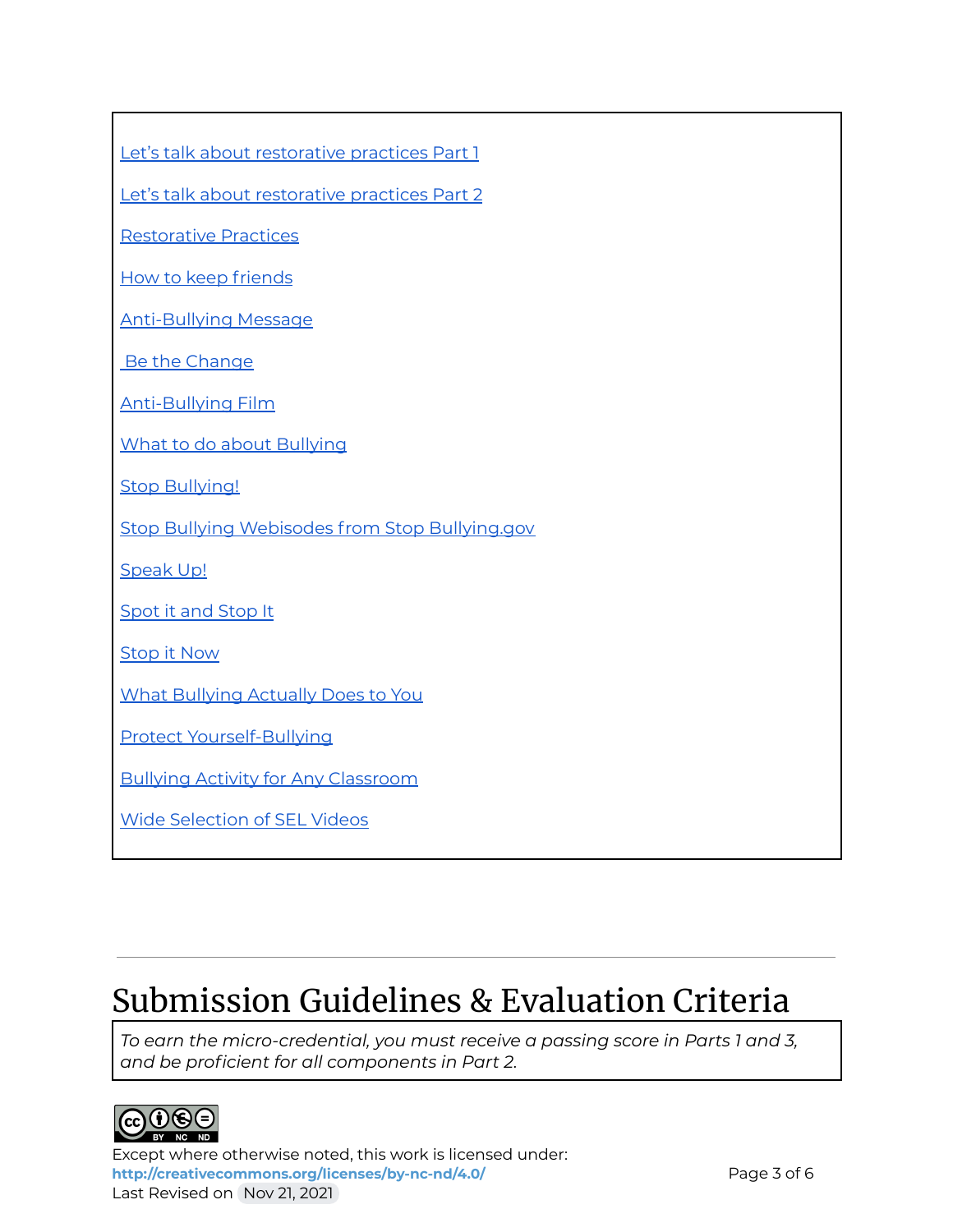#### Part 1. Overview Questions (Provides Context)

#### 400 - 500 words

*Please use the suggested word count as a guide to answer the following contextual questions. This will help our assessor understand your current context for working on this micro-credential.*

*Please do not include any information that will make you identifiable to your reviewers.*

What background information is important to know to understand the context of your classroom and school? Consider things such as grade level, subject area, any relevant cultural information, and special considerations regarding student characteristics. Be mindful not to reveal anything confidential about a student.

- 1. Describe a bullying situation that you have encountered in your school. Include: Explain the roles of the person exhibiting the bullying behavior, reactions of the bystanders and victim, any interventions from adults or other students, and the outcome of the situation.
- 2. Include references made to any type of discriminatory behavior on the part of the person doing the bullying.
	- a. Consider evidence of biases that could be related to gender, sexuality, gender identity, and expression, culture, race, ethnicity, religion and even class, for example perceived economic status..

**Passing:** Response includes all requested parts of the question. Writing is clear and easy to understand.

### Part 2. Work Examples/Artifacts/Evidence

To earn this micro-credentials please submit the following **three** artifacts as evidence of your learning.

*\*Please do not include any information that will make you or your students identifiable to your reviewers.*

Please Note: For artifacts the preferred file format is PDF To earn this micro-credential, please submit the following three artifacts:

**Artifact 1** - **Anchor Chart or Poster**: Create and submit a photo of an anchor chart or poster for your classroom that shows and describes a Bully Circle. Label all parts. Include dialogue for those exhibiting the bullying behavior and the bystanders. Explain how you have or plan to use it with your class.

**Artifact 2** - **Resource**: Resource created for a specific audience that is used to



Except where otherwise noted, this work is licensed under: <http://creativecommons.org/licenses/by-nc-nd/4.0/><br>
Page 4 of 6 Last Revised on Nov 21, 2021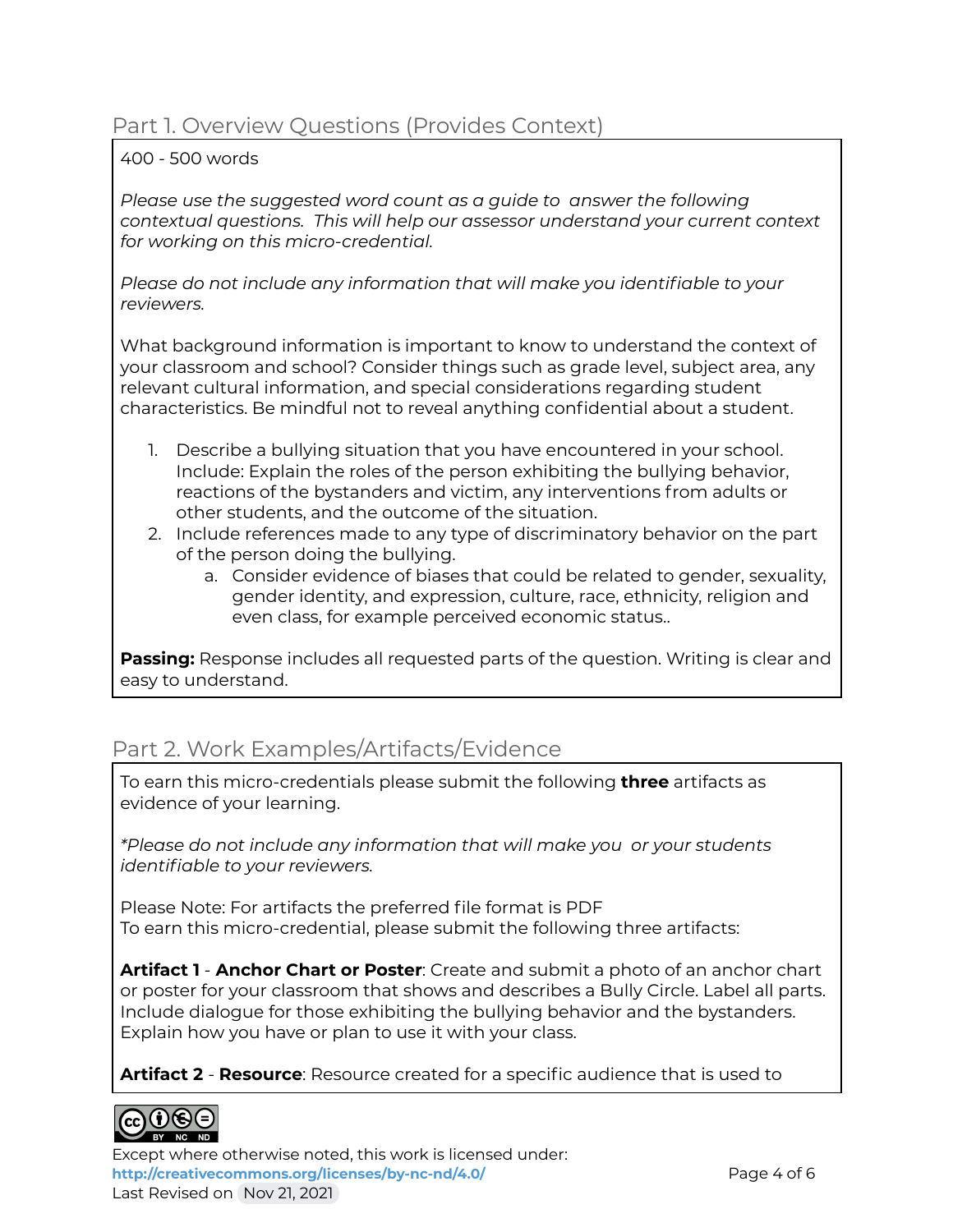support anti-bullying education. This may be for your students, staff, parent group or other stakeholder that contains the following:

- Target audience
- Outcomes of the resource.
- Definitions and descriptions of bullying behaviors.
- Tools to address bullying situations
- Glossary of terms that stakeholders should know and be able to recognize, which relate to types of bullying and bullying behaviors.
- Examples of vocabulary, actions, or tools for the identified audience to help resolve a situation for all involved.

The resource could be but is not limited to a slide presentation, flyer, pamphlet, etc.

**Artifact 3** - **Video & Follow-Up Activity**: Show at least two videos from the resources provided to your students. This list is not exhaustive. If your district has a curriculum or set of resources, those could be used. Design a follow-up activity with the students and submit three student work samples that show how they have learned some appropriate strategies for dealing with bullying when it occurs. Please indicate which videos were shown in the uploaded document(s).

|                                                                         | <b>Proficient</b>                                                                                                                                                                                                                                                                                                                   | <b>Basic</b>                                                                                                                                                | <b>Developing</b>                                                                                                                                                                         |
|-------------------------------------------------------------------------|-------------------------------------------------------------------------------------------------------------------------------------------------------------------------------------------------------------------------------------------------------------------------------------------------------------------------------------|-------------------------------------------------------------------------------------------------------------------------------------------------------------|-------------------------------------------------------------------------------------------------------------------------------------------------------------------------------------------|
| <b>Artifact 1:</b><br><b>Anchor</b><br><b>Chart or</b><br><b>Poster</b> | Includes labels of<br>characters and<br>dialogue of each<br>participant in each<br>role.                                                                                                                                                                                                                                            | Chart is missing key<br>elements.                                                                                                                           | Chart does not<br>illustrate a Bullying<br>Circle.                                                                                                                                        |
| <b>Artifact 2:</b><br><b>Resource</b>                                   | Resource is created<br>for the specified<br>audience and<br>includes:<br>-Expected outcomes<br>-Definitions of<br>bullying behaviors<br>-Effective tools to<br>address bullying<br>-Glossary of terms<br>well defined<br>-Provides the<br>audience with at least<br>10 words or methods<br>to help when in a<br>bullying situation. | Missing some<br>required pieces.<br>Vocabulary missing<br>or less than 10 words<br>are included.<br>Resource is not<br>appropriate for<br>targeted audience | Handbook has less<br>than half of the<br>required information.<br>Vocabulary missing<br>or less than 10 words<br>are included.<br>Resource is not<br>appropriate for<br>targeted audience |

### Part 2. Rubric



Except where otherwise noted, this work is licensed under: <http://creativecommons.org/licenses/by-nc-nd/4.0/><br>
Page 5 of 6 Last Revised on Nov 21, 2021